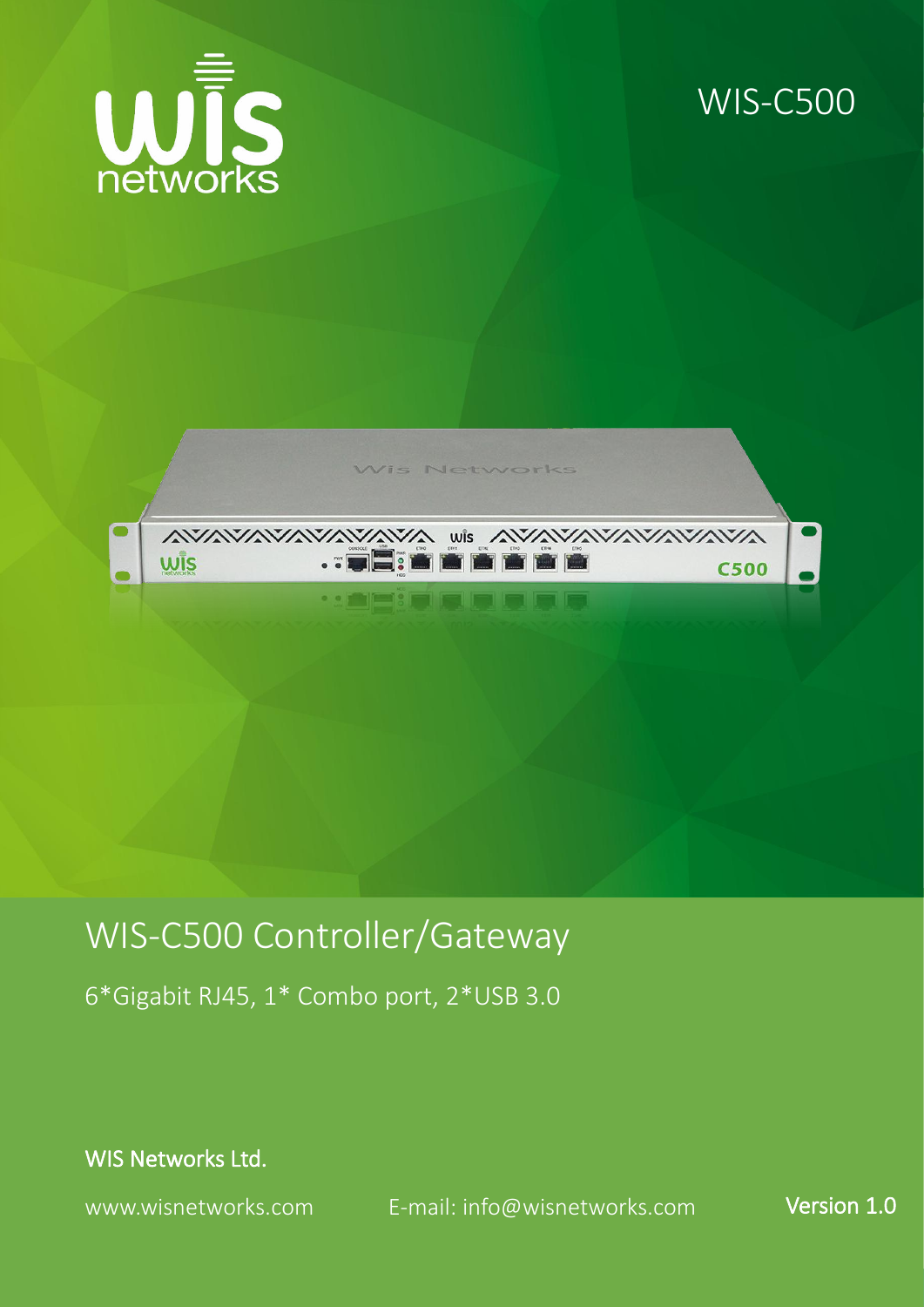### **Product Overview**

WIS-C500 is a multi-WAN hotspot gateway which is ideal for Internet service provider or hotels / restaurant. It is full featured with captive web portal authentication and PPPoE authentication, along with Wisnetworks unique powerful user account management feature for bandwidth usage limit and time/date limit. The gateway supports up to 50,000 sessions and more than 500 online users, using the 11-inch rack-mount design, built-in power supply. Integrating Wisnetworks intelligent QoS and APP management feature,

WIS-C500 helps you build a professional ISP level network easily and quickly, and provide you best Internet experience for WISP, Hotel and other industries.



❆ Layer-7 smart QoS

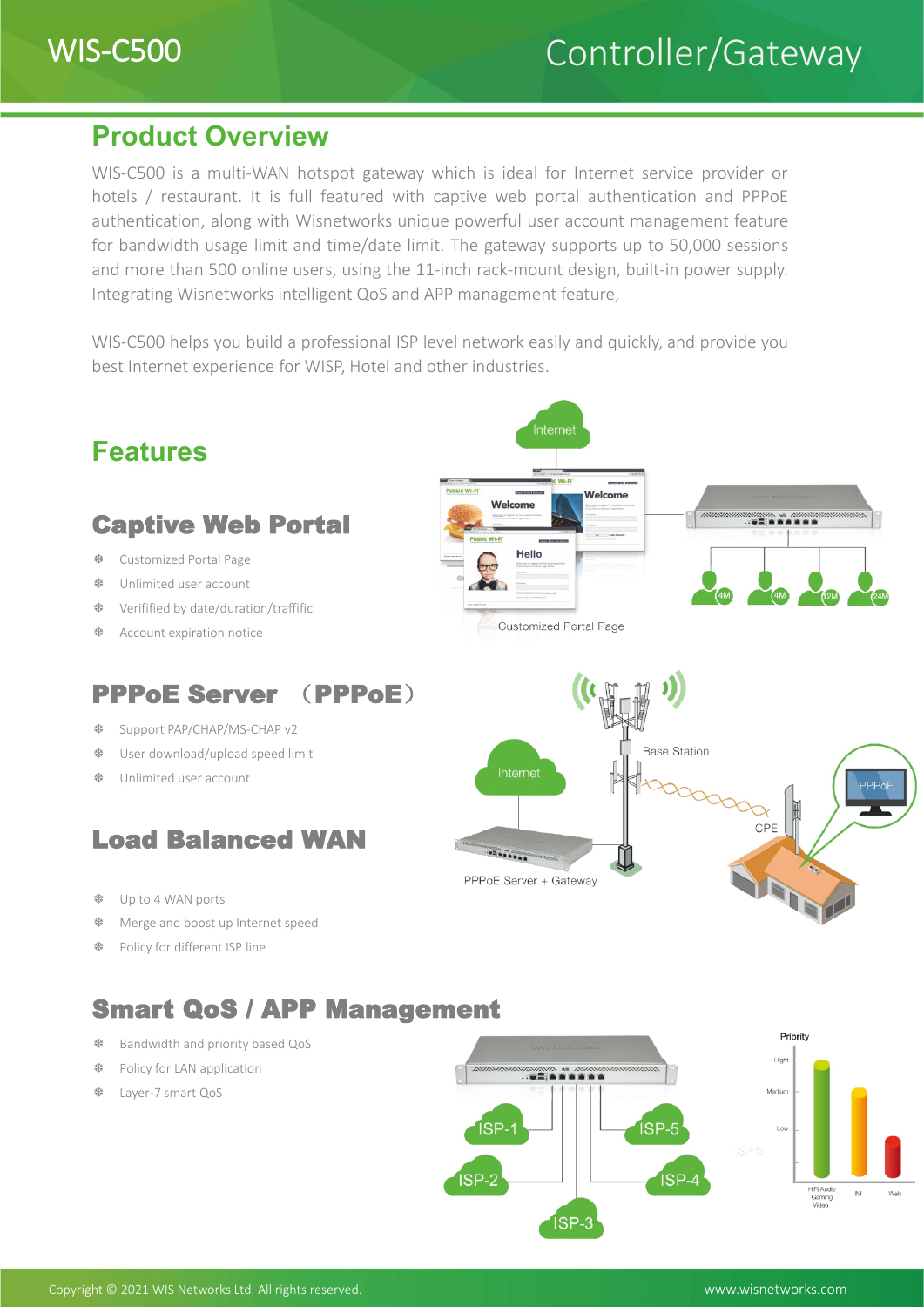

## WIS-C500 Controller/Gateway

## **Network Topology**

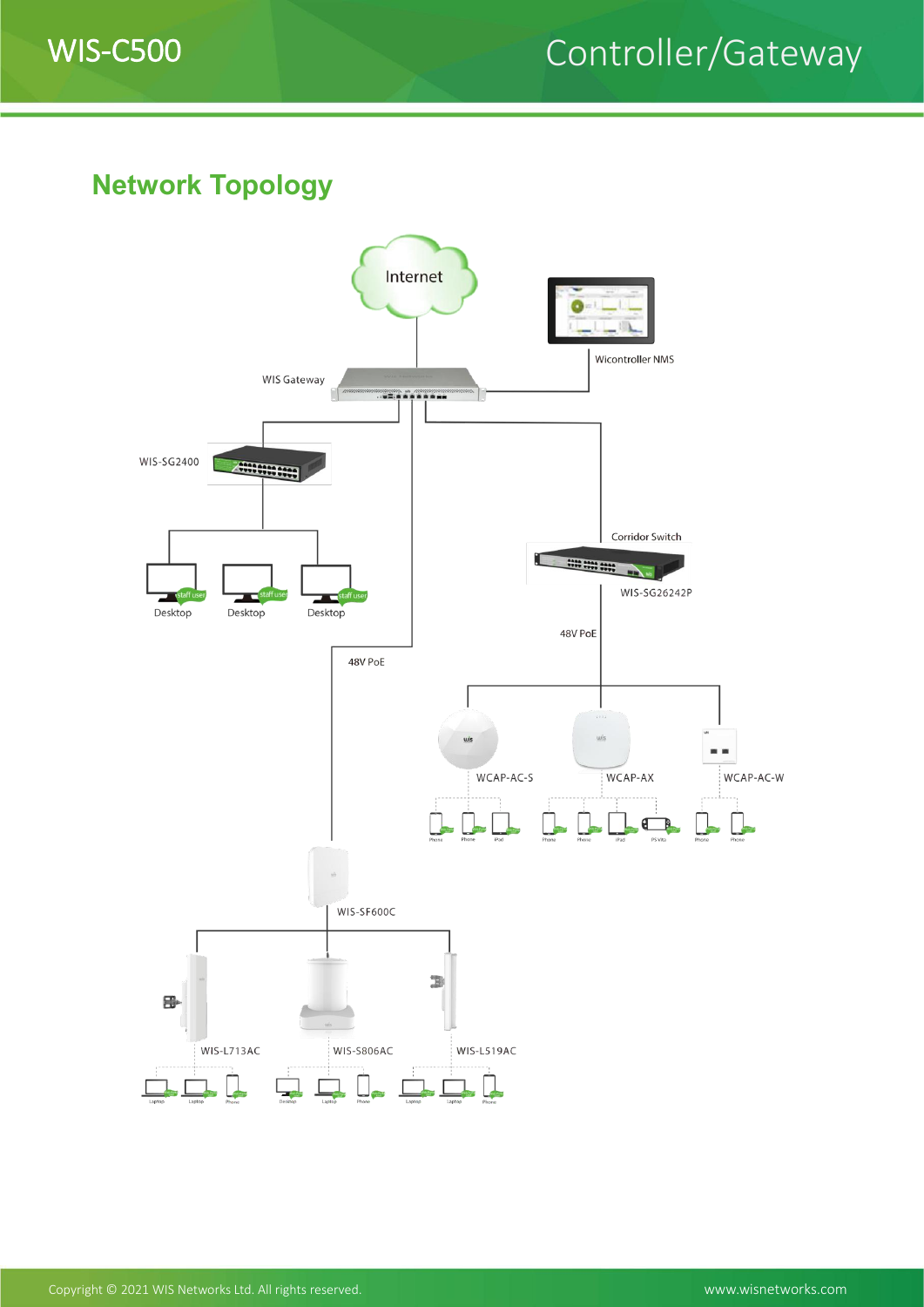# WIS-C500 Controller/Gateway

| <b>HARDWARE</b>                           |                                        | <b>NETWORKS</b>      |
|-------------------------------------------|----------------------------------------|----------------------|
| <b>Interface</b>                          | - 6*Gigabit Ethernet ports             | <b>Traffific Dia</b> |
|                                           | - 1* Console port                      |                      |
|                                           | $-2$ x USB3.0                          | <b>Online Host</b>   |
|                                           | - Reset                                | <b>Monitoring</b>    |
| CPU                                       | Intel Celeron 3865U                    | <b>Online APP</b>    |
|                                           | 2*cores, 1.8GHz,                       | <b>Monitoring</b>    |
| <b>RAM</b>                                | - 4GB                                  | <b>User Monito</b>   |
| HDD                                       | - 16GB                                 |                      |
| LED                                       | - Power                                | <b>Device State</b>  |
| <b>Indicators</b>                         | - HDD                                  | <b>NETWORK A</b>     |
| <b>Power</b>                              | - Input: 100-240 VAC, 50/60 Hz         | <b>System Logs</b>   |
| <b>Dimensions</b>                         | $-10(442*256*44mm)$                    | <b>ARP Logs</b>      |
| <b>Environmental</b><br><b>Conditions</b> | Operating Temperature: 0°C to 70°C     | <b>PPPoE Logs</b>    |
|                                           | 3Operating Humidity: 10% to 80%        | <b>Web Portal</b>    |
|                                           | non-condensing                         | <b>Firewall/ACI</b>  |
| <b>AUTHENTICATION SERVER</b>              |                                        | <b>Logs</b>          |
| <b>Authentication</b>                     | - Captive web portal                   |                      |
| <b>Types</b>                              | - PPPoE Server                         | <b>Website Log</b>   |
| <b>Customizable</b>                       | - Yes                                  | <b>NETWORKS</b>      |
| <b>Captive Portal</b>                     |                                        | <b>Internet Pro</b>  |
| <b>User Exception</b>                     | - Yes                                  | <b>DHCP Serve</b>    |
| <b>Local Account</b>                      | - Yes                                  | <b>DHCP Relay</b>    |
| <b>Database</b>                           |                                        | <b>Network Ad</b>    |
| <b>Expiration /</b>                       | - Customized                           | <b>Translation</b>   |
| <b>Offifiine Notice</b>                   |                                        | <b>Local DNS</b>     |
| <b>USER MANAGEMENT</b>                    |                                        | <b>Records</b>       |
| <b>Account Number</b>                     | - Unlimited                            | <b>VPN</b>           |
| <b>Bind MAC / IP</b>                      | - Yes                                  | <b>DNS</b>           |
| <b>Validate Period</b>                    | - By Date / Duration / Traffific Usage |                      |
| <b>Speed Limit</b>                        | - Yes                                  |                      |
| <b>Change</b>                             | - Allow authenticated users to modify  |                      |
| <b>Password</b>                           | their own login password               |                      |
| <b>Session Limit</b>                      | - Yes                                  |                      |

| <b>NETWORK STATUS</b>              |                                        |  |  |
|------------------------------------|----------------------------------------|--|--|
| <b>Traffific Diagram</b>           | - Yes                                  |  |  |
|                                    | - Ethernet LEDs                        |  |  |
| <b>Online Host</b>                 | - Power                                |  |  |
| <b>Monitoring</b>                  | - System                               |  |  |
| <b>Online APP</b>                  |                                        |  |  |
| Monitoring                         | - Input: 100-240 VAC, 50/60 Hz         |  |  |
| <b>User Monitor</b>                | - Portal / PPPoE / DHCP                |  |  |
| <b>Device Status</b>               | - CPU / Memory/ Session                |  |  |
| <b>NETWORK ACTIVITY LOGS</b>       |                                        |  |  |
| <b>System Logs</b>                 | - Yes                                  |  |  |
| <b>ARP Logs</b>                    | - Yes                                  |  |  |
| <b>PPPoE Logs</b>                  | - Yes                                  |  |  |
| <b>Web Portal Logs</b>             | - Yes                                  |  |  |
| <b>Firewall/ACL</b><br><b>Logs</b> | - Yes                                  |  |  |
| <b>Website Logs</b>                | - Yes                                  |  |  |
| <b>NETWORK SERVICES</b>            |                                        |  |  |
| <b>Internet Protocol</b>           | - Unlimited                            |  |  |
| <b>DHCP Server</b>                 | - Yes                                  |  |  |
| <b>DHCP Relay</b>                  | - By Date / Duration / Traffific Usage |  |  |
| <b>Network Address</b>             |                                        |  |  |
| <b>Translation</b>                 | - Yes                                  |  |  |
| <b>Local DNS</b>                   | - Allow authenticated users to modify  |  |  |
| <b>Records</b>                     | their own login password               |  |  |
| <b>VPN</b>                         | -n2n, PPTP, IPsec, OpenVpn             |  |  |
| <b>DNS</b>                         | -DDNS, SMARTDNS                        |  |  |
|                                    |                                        |  |  |